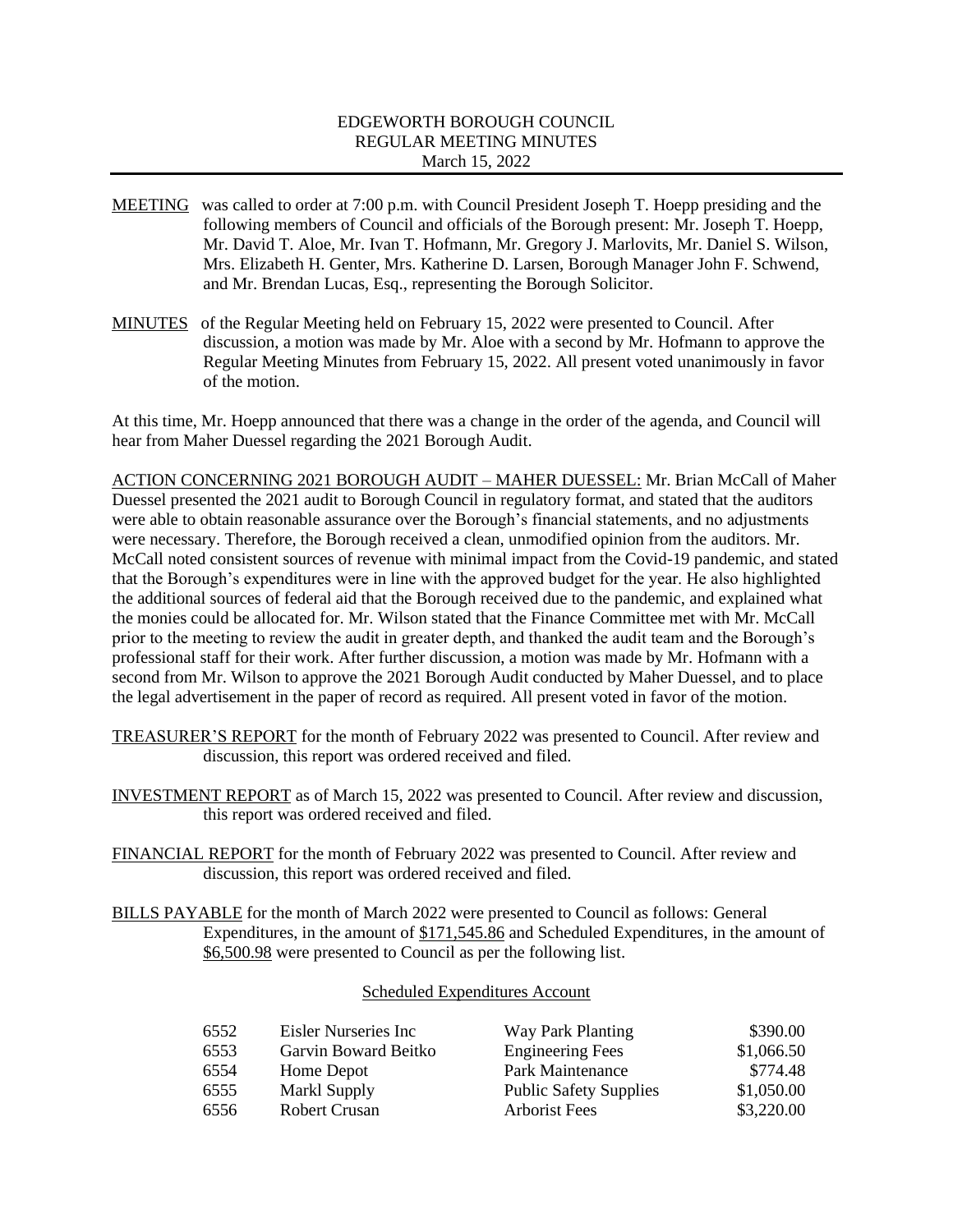After some discussion, a motion was made by Mr. Hofmann with a second by Mrs. Genter that a voucher be drawn on the General Account in the amount of \$171,545.86, and a voucher be drawn on the Scheduled Expenditures Account in the amount of \$6,500.98. The motion was unanimously carried by all members in attendance.

- TAX COLLECTOR'S REPORT for the month of February 2022 was presented to Council. After some review and discussion, this report was ordered received and filed.
- DISTRICT JUSTICE REPORT for the month of February 2022 was presented to Council. District Justice Robert L. Ford, for District Court No. 05-03-02, reported remitting fines in the amount of \$753.73 to the Borough for the month. After review and discussion this report was ordered received and filed.
- POLICE REPORT for the month of February 2022 was presented to Council. Chief Burlett stated that damage was recently sustained to a police vehicle, and the Borough is awaiting an insurance appraisal. After review and discussion, this report was ordered received and filed.
- FIRE REPORT for the month of February 2022 was presented to Council. After review and discussion, this report was ordered received and filed.
- PUBLIC WORKS REPORT for the month of February 2022 was presented to Council. After discussion, this report was ordered received and filed.
- BUILDING PERMIT AND ZONING PERMIT REPORTS for the month of February 2022 were presented to Council. After review and discussion, these reports were ordered received and filed.
- QUAKER VALLEY COG REPORT for the month of February 2022 was presented to Council. After discussion, this report was ordered received and filed.
- MS4 UPDATE AND PUBLIC PARTICIPATION: President Hoepp opened the floor for public comment on the topic of stormwater by reviewing the February 2022 MS4 report. After discussion, the report was ordered received and filed.

#### CORRESPONDENCE:

- A. Minutes from the Edgeworth Municipal Authority were received.
- B. Correspondence was received from the Borough of Sewickley Heights regarding the Way Hollow Road closure. The correspondence was directed to the Pennsylvania Department of Transportation (PennDOT) regarding ongoing negotiations for repairing the road and Sewickley Heights Borough taking it over from the state. Mr. Schwend explained that Sewickley Heights Borough is considering taking the road if PennDOT manages the repairs and revises its initial engineering design. State Representative Valerie Gaydos stated that she has met with representatives from Sewickley Heights and PennDOT, and hopes that discussions will continue until a favorable solution is reached for all parties involved.
- C. Correspondence was received from Nichols & Slagle Engineering regarding the Sewickley Borough Act 537 Plan. The correspondence was directed to Sewickley Borough, and encouraged Sewickley Borough officials to contact neighboring municipalities who have not yet agreed to the Act 537 Plan in order for the Plan to be submitted to the Pennsylvania Department of Environmental Protection for review.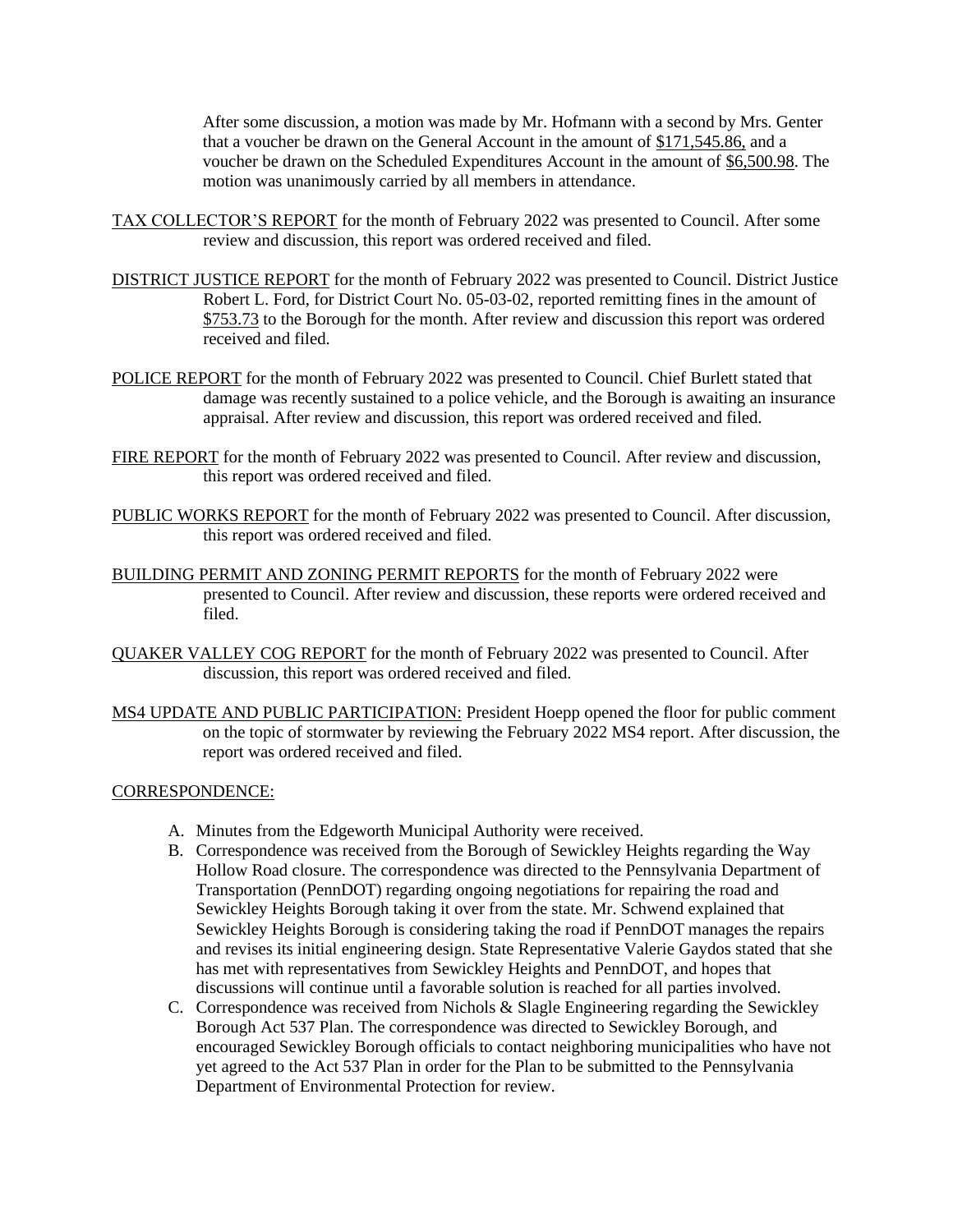## RECOGNITION OF VISITORS CONCERNING NON-AGENDA ITEMS:

| Mr. William Lang    | 617 Maple Lane                              |
|---------------------|---------------------------------------------|
| Mrs. Rebecca Cartus | 302 Maple Lane                              |
| Mr. Brian McCall    | Maher Duessel                               |
| Rep. Valerie Gaydos | Pennsylvania State House of Representatives |

Mrs. Rebecca Cartus came before Council to express disappointment with the outreach communication during the recent water main break. Mr. Schwend explained that the Edgeworth Water Authority is a separate governing and operational body from the Borough, and that numerous residents contacted the Borough about issues with their notification system. He stated that he would contact the Authority and make them aware of residents' concerns. Council thanked Mrs. Cartus for her concerns.

#### OLD BUSINESS:

Mr. Hoepp, on behalf of Borough Council, thanked State Representative Valerie Gaydos for her efforts in assisting the Borough with receiving infrastructure grants from the Gaming and Economic Development Tourism Fund. Rep. Gaydos thanked Council for their kind words, and assured that she would continue to advocate for municipalities in her district when grant funding is available. She also provided an update on the status of state redistricting maps, and stated that efforts to keep all of the Quaker Valley area in the same district have so far proved successful.

### NEW BUSINESS:

ACTION CONCERNING WOODLAND ROAD GUIDERAIL: Mr. Schwend stated that discussion and approval of installing 135 feet of guiderail along Woodland Road initially occurred in 2015, however the project did not move forward at that time. In order to ensure safety of motorists traveling down Woodland Road, Mr. Schwend recommended that a guiderail be installed in the location. Three written quotes were solicited this month, and one quote was received from Penn Line Service, Inc. in the amount of \$17,684.00. Mr. Schwend explained that the proposed guiderail would be dark brown in color, and placed along the creek side of Woodland Road traveling toward Little Sewickley Creek Road. After discussion, a motion was made by Mr. Aloe with a second from Mr. Marlovits to accept the quotation from Penn Line Service, Inc. in the amount of \$17,684.00 to install 135 feet of guiderail along Woodland Road. All present voted in favor of the motion.

ACTION CONCERNING SIGN POST PURCHASE: Mr. Schwend stated that the cost for the final phase of sign post purchases from Forsite, Inc. in order to complete installation throughout the Borough is \$33,207.98. He explained that previous phases each totaled around \$20,000.00, however with expected increases in material costs, he recommended completing the purchase this year. After discussion, a motion was made by Mrs. Genter with a second from Mr. Aloe to approve the purchase of sign post materials from Foriste, Inc. in the amount of \$33,207.98. All present voted in favor of the motion.

POLICE POLICY AND PROCEDURES MANUAL UPDATE: Chief Burlett stated that the proposed update to the Police Policy and Procedures Manual is in regards to body-worn cameras, and outlines all requirements for officers while on duty and when body-worn cameras are in use. Mr. Hofmann stated that the proposed policy is comprehensive and recommended its approval. After discussion, a motion was made by Mr. Hofmann with a second from Mrs. Genter to approve the Police Policy and Procedures Manual update as presented. All present voted in favor of the motion.